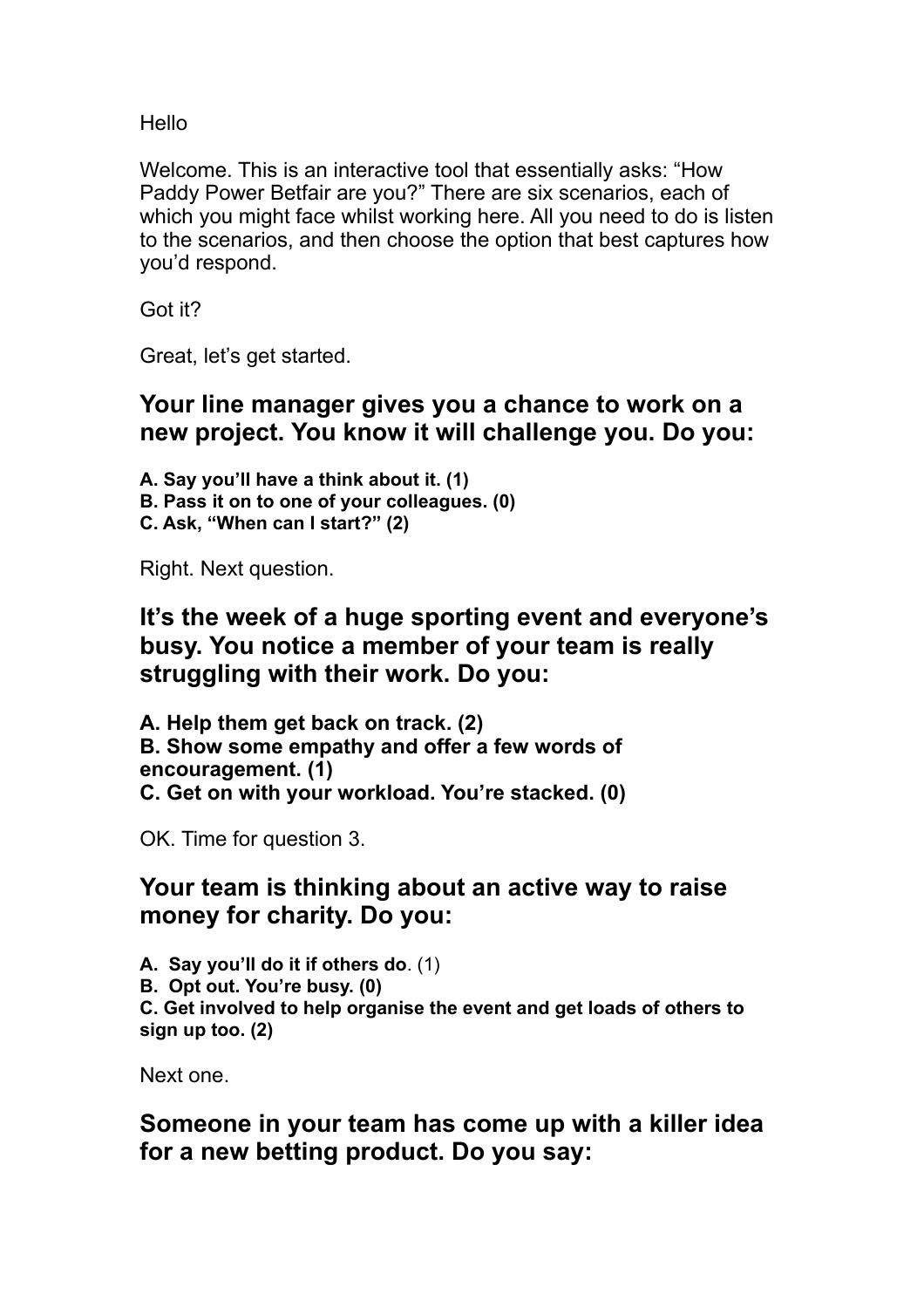**A. "There's no need to change what already works." (0) B. "That's brilliant. Let's contact the product team and pitch them the idea." (2) C. "That could be interesting. I might mention it to my manager."** 

Scenario 5.

**(1)**

**A project you've been working on has gone brilliantly. Do you:**

**A Take a moment to say good job to everyone in the team before tackling the next problem. (2)**

**B. Congratulate everyone on the team and bask in the glory. (1) C Take all the credit. You did most of the work. (0)**

And finally…

**The annual innovation competition is coming up. You have to form a multi-skilled team, come up with a bold idea and turn it into a working prototype in 24 hours. Do you:**

**A: Go with the first decent idea your team comes up with. (1) B: Wait around for someone to come up with a good idea. (0) C: Brainstorm loads of ideas, decide on the best and turn it into a storming prototype. (2)**

OK, let's see the results.

*(Results 10-12)*

Txt: You're on fire!

Wow! You're on fire!

According to our Paddy Power Betfair-O-Meter, you're Paddy Power Betfair through and through. You're always looking for better ways of doing things, and you've got the kind of can-do attitude that makes things happen.

So once you've looked around the site and found the right role, be sure to apply!

We've got a good feeling about you.